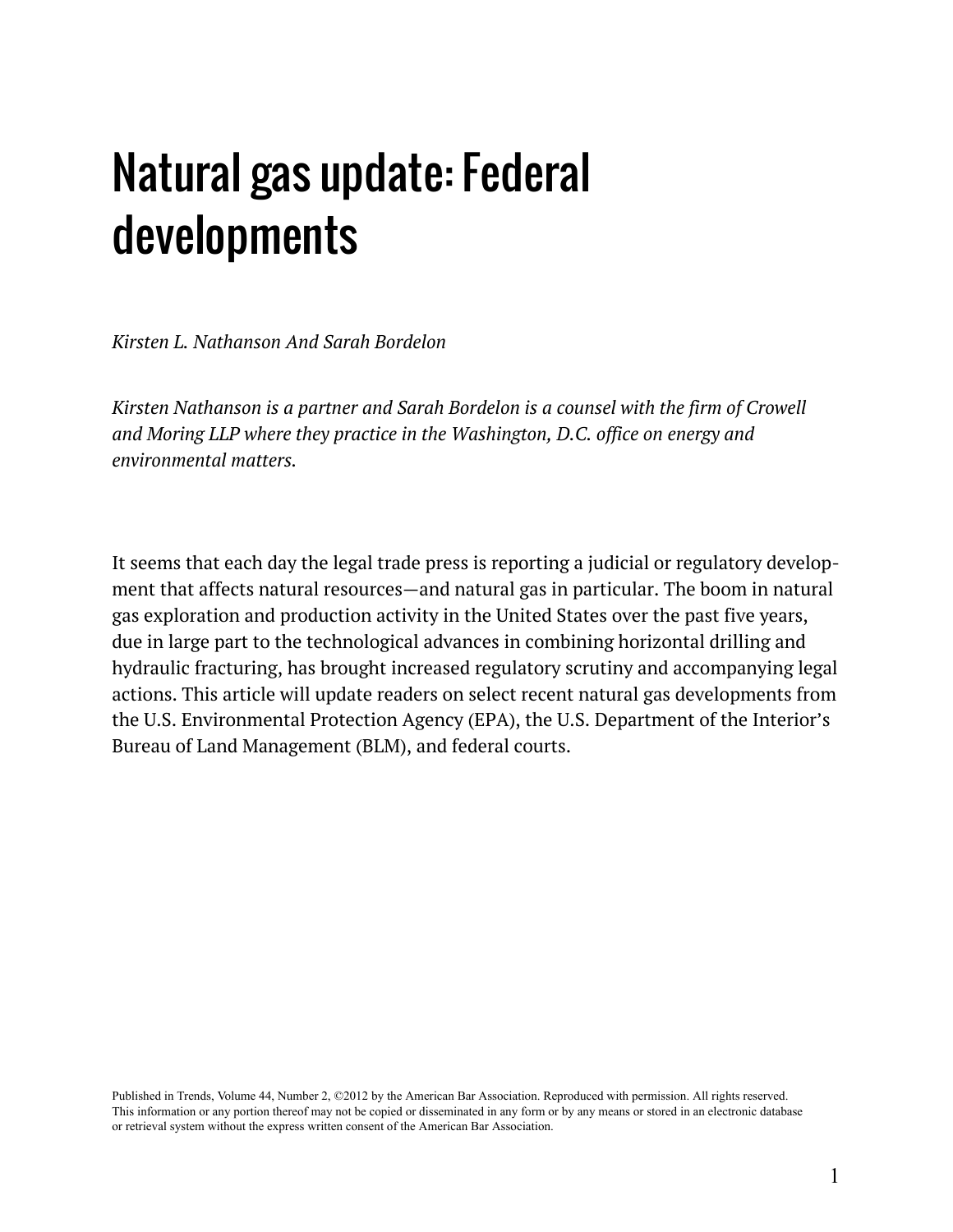## EPA's Final Rule governing air emissions from oil and gas operations

On August 16, 2012, EPA published the final rule for New Source Performance Standards (NSPS) and National Emission Standards for Hazardous Air Pollutants for the oil and natural gas sector ([Final Rule\)](http://www.gpo.gov/fdy/pkg/FR-2012-08-16/pdf/2012-16806.pdf). The Final Rule regulates emissions from oil and gas wells, centrifugal compressors, reciprocating compressors, pneumatic controllers, storage vessels, and onshore natural gas processing plants.

Although the Final Rule has many elements, only the regulations for volatile organic compounds (VOCs), discussed below, break substantially new ground. The new VOC standards apply to owners and operators of onshore gas wells where construction, modification, or reconstruction is commenced after August 23, 2011. The operational standards apply when "well completion" is accomplished. "Well completion" is defined as the "flowback period," which begins after hydraulic fracturing and ends either when the well is shut in or when the well continuously flows to the flow line or storage vessel. Perhaps the most significant element of the regulation of VOCs is the requirement for "reduced emissions completions" (RECs) or "green completions" to complete wells. Prior to January 1, 2015, completed wells may comply with the VOC standards using either a "completion combustion device" (flare system) or using RECs. After January 1, 2015, RECs are generally required; however, RECs are not required for new exploratory (wildcat) wells, delineation wells, and hydraulically fractured low-pressure wells where natural gas cannot be routed to the gather line. For these wells, the final rule provides that flaring should be used to reduce emissions except where prohibited by state and local regulations.

The Final Rule also imposes a number of new equipment requirements at the wellhead, in transmission, and in processing. For example, the Final Rule limits emissions from natural gas-driven pneumatic controllers, storage tanks, and compressors.

Published in Trends, Volume 44, Number 2, ©2012 by the American Bar Association. Reproduced with permission. All rights reserved. This information or any portion thereof may not be copied or disseminated in any form or by any means or stored in an electronic database or retrieval system without the express written consent of the American Bar Association.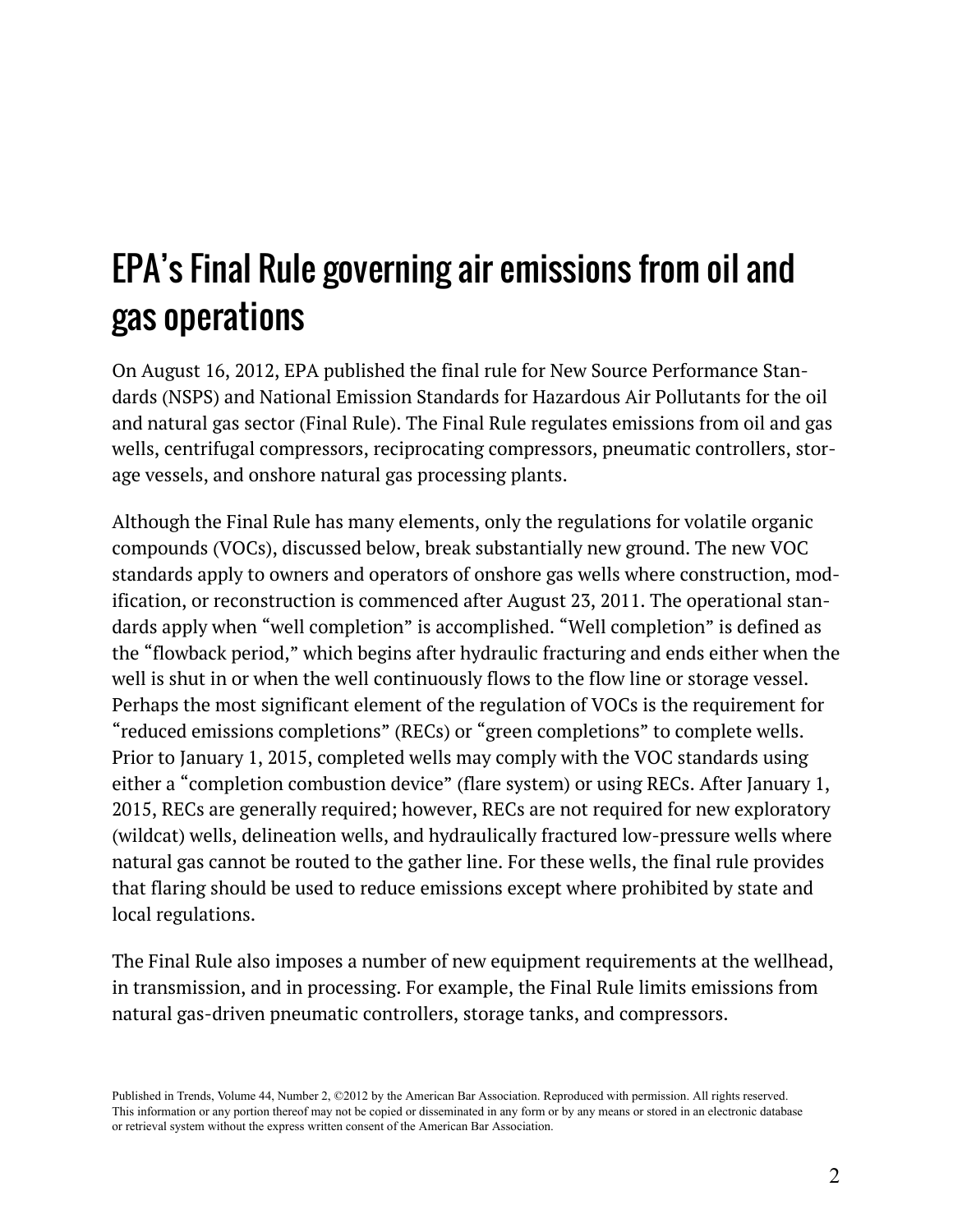# EPA hydraulic fracturing study

EPA is currently conducting a wide-ranging study on the effects of hydraulic fracturing on drinking water. Congress instructed EPA to carry out a study on the relationship between hydraulic fracturing and drinking water in fiscal year 2010. EPA developed its [Hydraulic Fracturing Study Plan](http://www.epa.gov/hftudy/) (November 2011) (Study Plan) with input from state and federal regulators, industry, non-government organization, other stakeholders, and its own Science Advisory Board. EPA's first progress report is due at the end of 2012, with an additional report to follow in 2014. The Study Plan is designed to answer first, whether hydraulic fracturing can impact drinking water resources, and second, if so, what conditions are associated with these potential impacts. EPA's research plan targets all five phases of the hydraulic fracturing lifecycle: (i) water acquisition, (ii) chemical mixing, (iii) well injection and fracturing, (iv) flowback and produced water, and (v) wastewater treatment and waste disposal.

EPA will research these issues using a variety of methods including review of existing data, retrospective case studies, prospective case studies, generalized scenario evaluations, laboratory studies, and toxicological assessments. Notably, the "existing data" category includes information that EPA has "requested from hydraulic fracturing services companies and oil and gas well operators." Study Plan at ix. Further, the retrospective case studies "will focus on investigating reported instances of drinking water resource contamination" and will determine "the presence or extent of . . . contamination" and whether hydraulic fracturing contributed to the contamination. *Id.* at ix-x. The conclusions in EPA's study could be used in legal proceedings related to claims of contamination resulting from hydraulic fracturing, as well as lay the foundation for further federal regulation.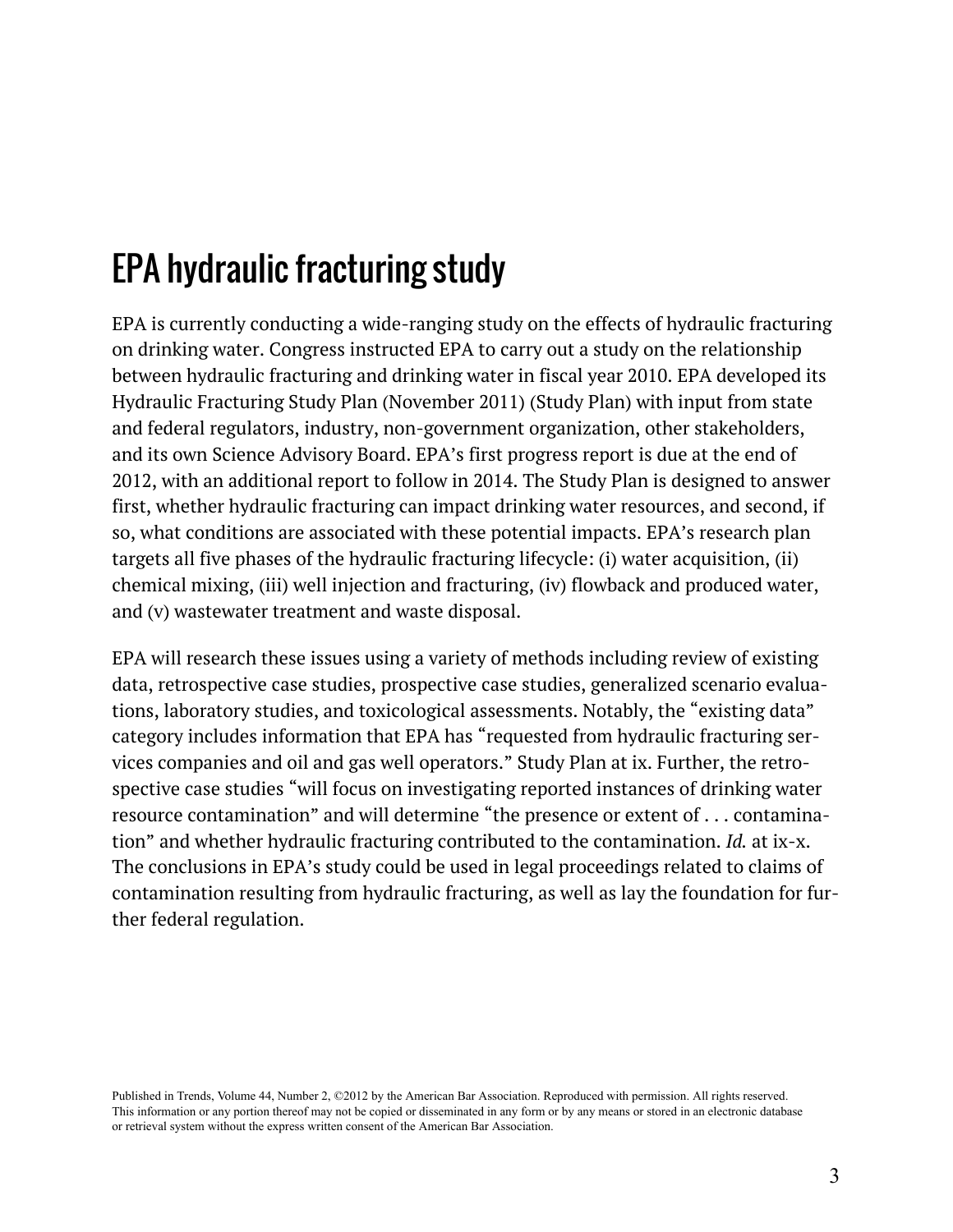# Induced seismicity

Induced seismicity refers to earthquakes caused by human activity. EPA's Underground Injection Control (UIC) National Technical Workgroup is currently evaluating "injection-induced seismicity" (i.e., earthquakes caused by injections permitted under EPA's UIC program). *See* EPA, ["Underground Injection Control—Technical Information,](http://www.epa.gov/r5water/uic/techdoc.htm)  [Forms and Sample Documents.](http://www.epa.gov/r5water/uic/techdoc.htm)" Informal statements indicate that that the UIC National Technical Workgroup is focusing on identifying best practices and recommendations for states administering the UIC program.

EPA's analysis may be aided by the National Research Council's recent report, "[Induced](http://www.nap.edu/catalogue.php?record_id=13355)  [Seismicity Technology in Energy Technologies](http://www.nap.edu/catalogue.php?record_id=13355)" (June 2012). Congress instructed the U.S. Department of Energy to request the National Research Council to study induced seismicity.

The National Research Council's report explains that the physical mechanism by which human activity causes seismic events is well understood. Changes in pressure in rock, caused either via removal of liquid or gas or injection of the same can stress faults, sometimes resulting in seismic activity. Scientists do not have models capable of predicting when such activity may occur in a given location. Nevertheless, the National Research Council concluded that the net flow of fluid is key: where inflows and outflows are generally balanced, induced seismicity is less likely.

Thus, the National Research Council concluded that "the process of hydraulic fracturing a well as presently implemented for shale gas recovery does not pose a high risk for inducing felt seismic events" (i.e., seismic events large enough to be observed without instrumentation). In contrast, the Council concluded that carbon capture and sequestration may have a higher likelihood of causing felt seismic events because of the large net volumes of injected fluid.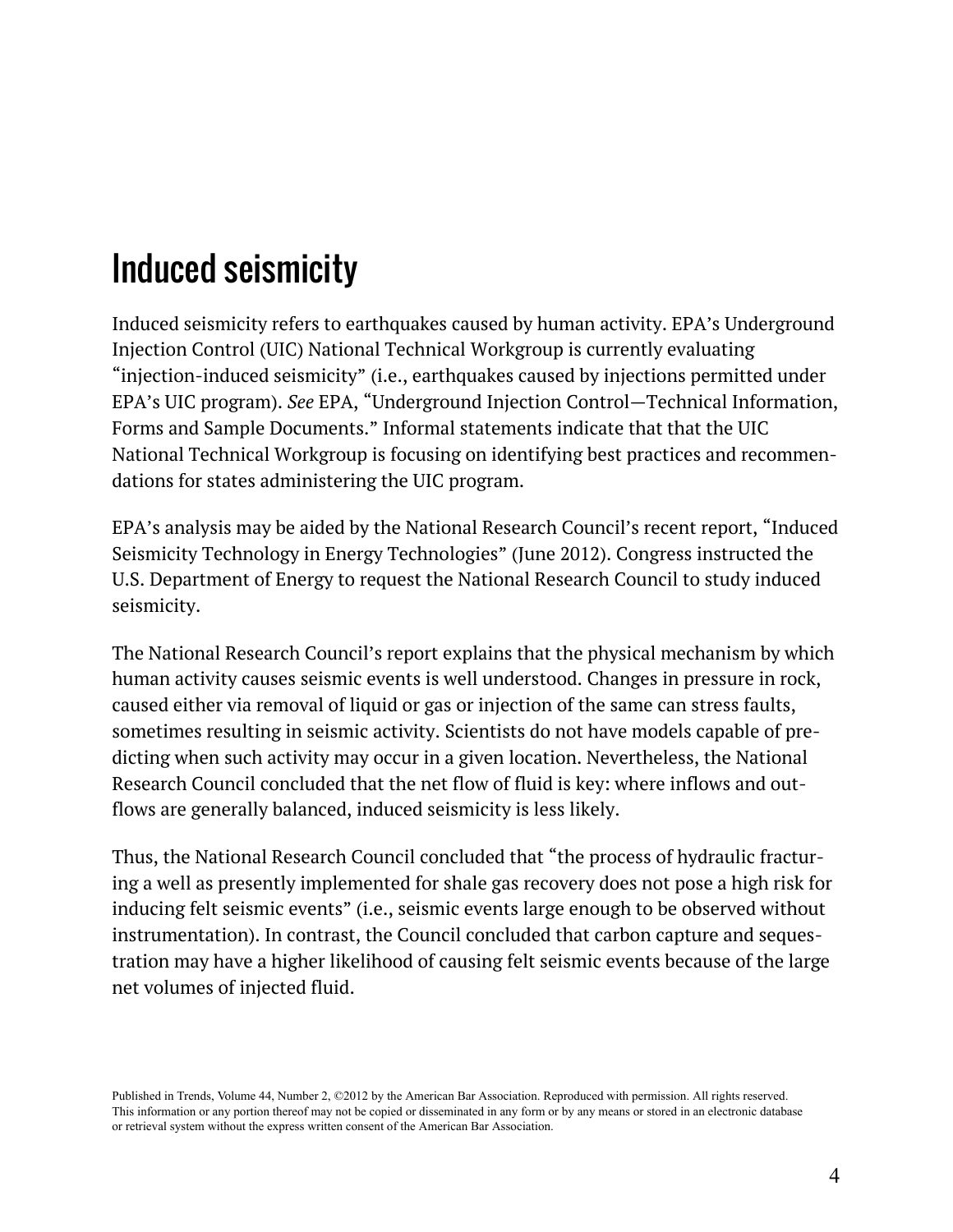# EPA guidance on diesel fuels and hydraulic fracturing

In May 2012 EPA has also issued a new [draft guidance document](http://water.epa.gov/type/groundwater/uic/cla2/hydraulicfracturing/upload/hfdieelfuelguidance508.pdf) for permits issued under the Safe Drinking Water Act (SDWA) for hydraulic fracturing operations utilizing diesel fuels. Underground injection of fluids through wells is subject to the SDWA unless specifically excluded. The Energy Policy Act of 2005 revised the SDWA's definition of "underground injection" to exclude the injection of hydraulic fracturing fluids or prepping agents—other than diesel fuels. Thus, by being excluded from the 2005 statutory exemption, injection of diesel fuels could be subject to SDWA regulation..

EPA's draft guidance document is intended for EPA permit writers and covers a variety of technical topics, including: a description of diesel fuels (EPA's definition of diesel fuels is seen as overly expansive by the regulated community and some members of Congress), area permits for multiple wells, permit duration, well closure requirements, permit application materials and review, well construction requirements, operation, monitoring, and reporting requirements, and financial responsibility and public notice requirements.

The comment period for the draft guidance closed on August 23, 2012. While environmental organizations are calling for a complete ban of the use of diesel fuels in hydraulic fracturing, the regulated community questions the need for further regulation, given that Congress left it in EPA's discretion to regulate diesel fuels. Members of Congress have expressed concern over the draft guidance creating uncertainty and undermining the primacy of the 39 states with delegated power to regulate well injection. While all parties await the issuance of the final guidance, [EPA's website](http://water.epa.gov/type/groundwater/uic/cla2/hydraulicfracturing/well_hydroreg.cfm) makes clear that regulatory requirements are in place and need to be heeded now: "Any service company that performs hydraulic fracturing using diesel fuel must receive prior authorization through the applicable UIC program."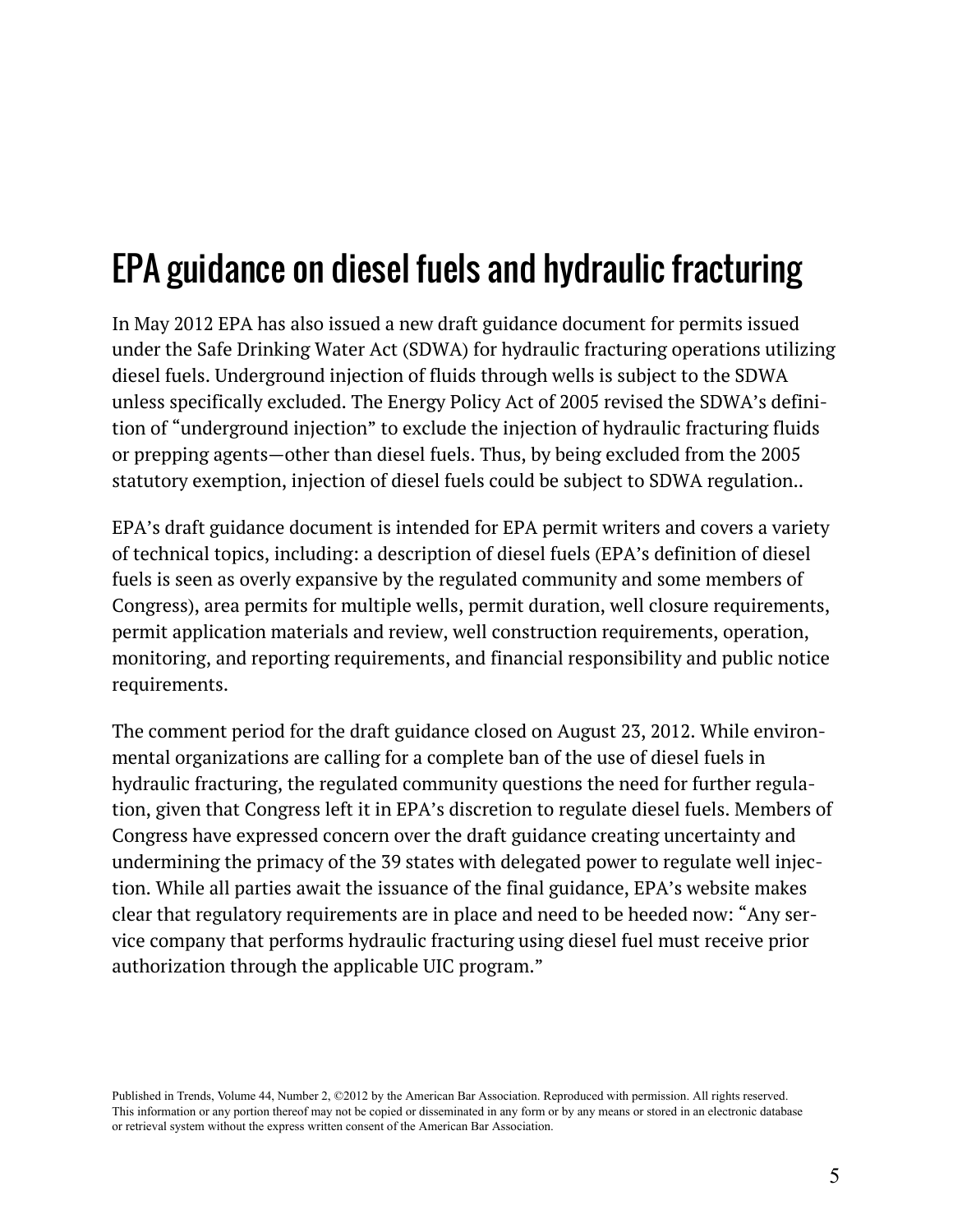## BLM hydraulic fracturing rule

The Bureau of Land Management (BLM) has proposed a rule to govern hydraulic fracturing on federal lands. BLM announced its [proposed rule](http://www.doi.gov/new/prereleae/loader.cfm?cModule=ecurity/getfile&pageid=293916) on May 11, 2012 (77 Fed. Reg. 27,691) and extended public comment through September 1, 2012, due to the complexity of the issues involved (77 Fed. Reg. 38,024 (June 26, 2012)). The rule would require public disclosure of the chemicals used in hydraulic fracturing on federal land, add regulations related to well bore integrity, and address issues related to produced water. Many officials from states with substantial hydraulic fracturing activity on BLM land criticized the rule as unnecessarily duplicative of existing state regulations on hydraulic fracturing, which already apply on federal lands. *See, e.g.*, [Governor Mead's](http://governor.wy.gov/media/preReleae/Page/GovernorMead)  [Statement](http://governor.wy.gov/media/preReleae/Page/GovernorMead) on BLM's Draft Rule for Hydraulic Fracturing (May 4, 2012).

#### Action in the federal courts

Litigation over various federal initiatives, including long-standing EPA efforts to regulate a combination of wells and functionally related but geographically separate natural gas treatment plants, continues with vigor. This spring the Sixth Circuit rejected an EPA determination that a combination of natural gas extraction wells and a geographically distant sweetening plant could be aggregated into a "major source" for purpose of the Clean Air Act. *Summit Petroleum Corp v. U.S. Envtl. Prot. Agency,* 690 F.3d 733 (6th Cir. 2012). For a more detailed discussion, [see the article by Lee Johnson](http://www.americanbar.org/publication/trend/2012_13/november_december/court_vacate_epa_adjacency_determination_under_clean_air_act.html) in this issue of *Trends*.

Published in Trends, Volume 44, Number 2, ©2012 by the American Bar Association. Reproduced with permission. All rights reserved. This information or any portion thereof may not be copied or disseminated in any form or by any means or stored in an electronic database or retrieval system without the express written consent of the American Bar Association.